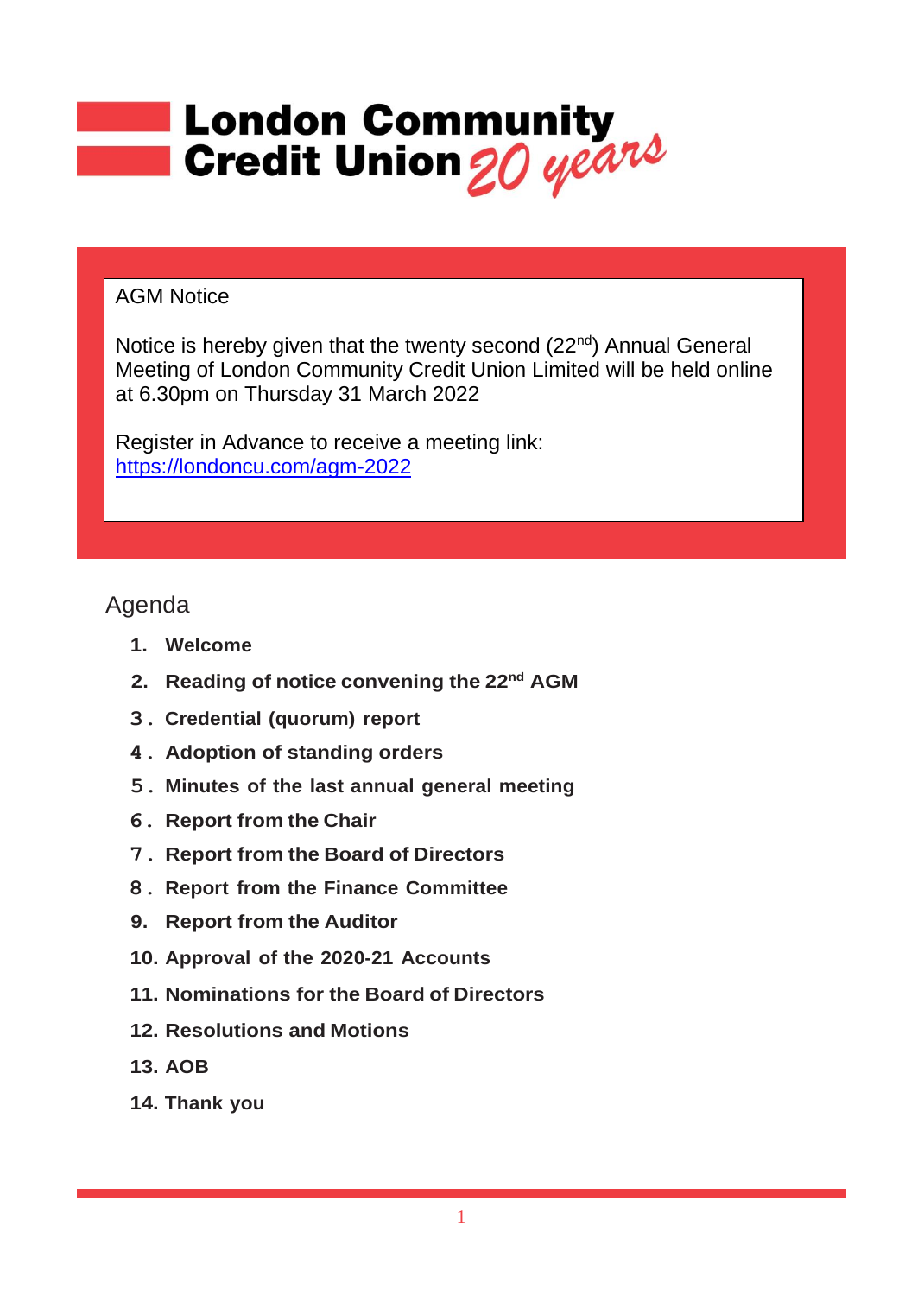# **Standing Orders**

- **1.** A Member shall address all comments through the Chair.
- **2.** A Member shall only address the Meeting when called upon by the Chair to do so and should raise their hand to indicate that they wish to address the floor.
- **3.** Speeches are to be clear and relevant to the subject before the Meeting.
- **4.** The person proposing the motion shall be allowed maximum of five minutes to speak on the motion.
- 5. The person seconding the motion shall be allowed a maximum of three minutes to speak in support.
- **6.** A Member may not speak twice on the same subject except he/she: (a) Is the Mover of a motion with the right of reply. (b) Wishes to object or to explain (with permission of the Chair).
- **7.** The Mover of a "Procedural Motion" (Adjournment, Lay on the Table, Motion to postpone) shall have no right of reply.
- **8.** Debate shall cease when the Chair decides sufficient debate has taken place.
- **9.** No speeches or amendments are to be made after the "Motion" has been put and carried or negated.
- **10.** A Member speaking on a "Point of Order" is to state the point clearly and concisely. (A "Point of Order" must have relevance to the "Standing Order".)
- **11.** (a) A Member shall not "Call another Member to order" but may draw the attention of the Chair to a "Breach of Order". (b) In no event can a Member call the Chair to Order.
- **12.** A "Question" shall not be put to the vote if a Member desires to speak on it or move an amendment to it, however the following may be moved at any time: a "Procedural Motion: The Previous Question" "Proceed to the Next Business" or the Closure:" That the Question be now Put."
- **13.** Only one amendment should be before the Meeting at one and the same time.
- **14.** When a motion is withdrawn, any amendment to it fails.
- **15.** The Chair shall have the right to a "Casting Vote" .
- **16.** If there is equality of voting on an amendment and if the Chair does not exercise a Casting Vote, the amendment is lost.
- **17.** Provision is to be made for protection of the Chair from vilification.
- **18.** No member shall impute improper motives against another Member.

# **Conduct at General Meetings**

Any person in breach of these Standing Orders who interrupts the person speaking, who uses rude or abusive language, or disrupts the conduct of the Meeting, shall be warned that any repeat of such misconduct will result in his/her expulsion from the meeting.

# **Elections**

If the Chair is a candidate standing for election they shall hand over the chairing of the meeting to another officer or member of staff for that item.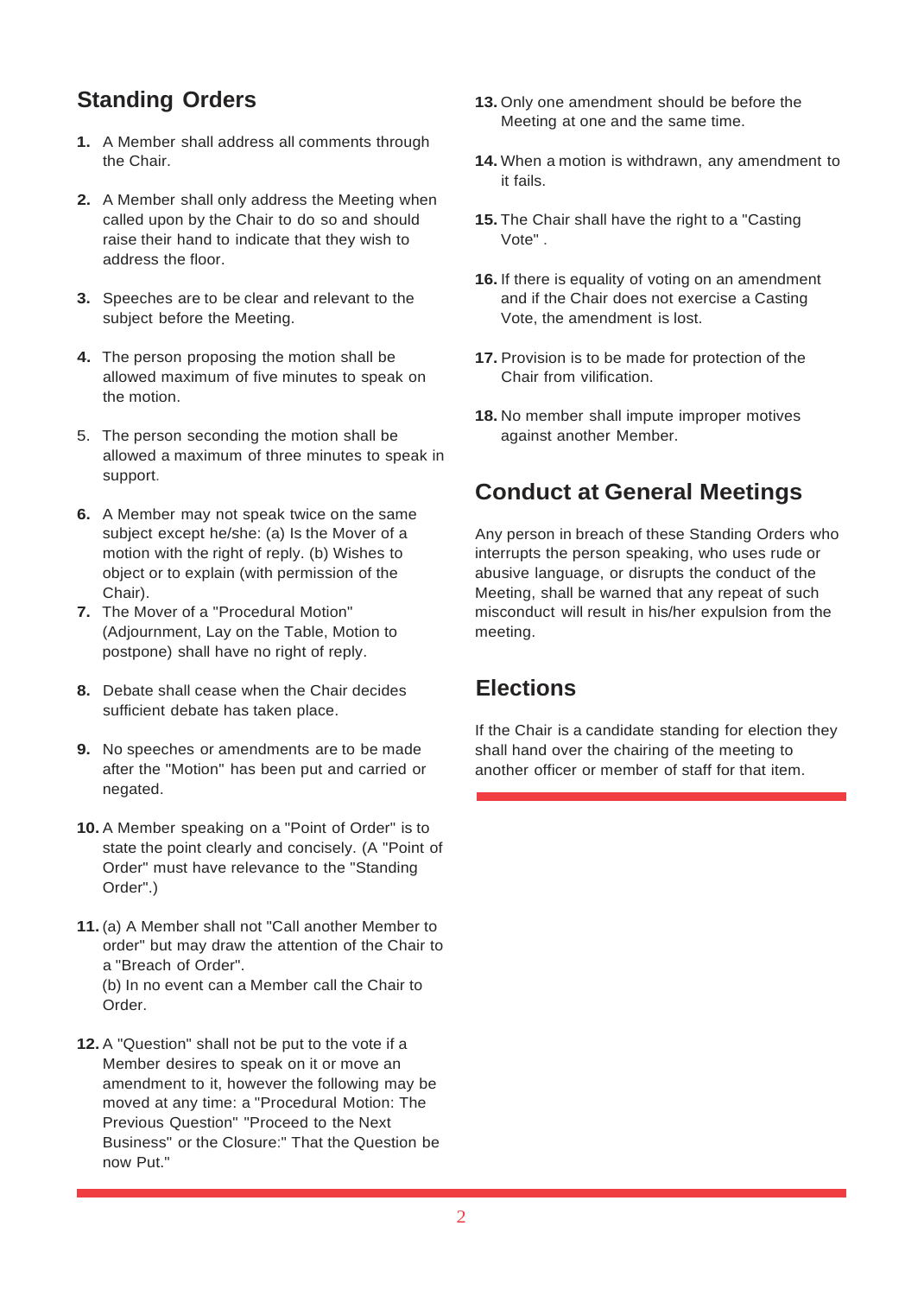Minutes of 21st LCCU Annual General Meeting held on Thursday 18 February 2021 via Zoom.

# **Thursday 18 February 2021**

# **Minutes for Approval**

*AGENDA ITEM*

# **1. Welcome**

David Morgan (Chairman) introduced himself and welcomed everybody to the AGM which opened at 6:00pm. The Chairman thanked members for coming. The Chairman advised that it was a shame we could not meet face to face as we usually would due to the pandemic. The Chairman advised that the AGM was an important part of the credit union and that members would make important decisions on the future of the credit union tonight. The Chairman advised that all directors were members of the credit union and acted in a voluntary capacity. No director receives any financial benefit from their role in the credit union. The Chairman advised that a Question and Answer box has been provided for members to submit questions to the board throughout the evening, but requested that nobody submit personal questions about their accounts as this could not be answered at an AGM. The Chairman advised that members would be asked to vote on the items listed in the annual report.

# **2. Reading of the notice convening the 21st AGM.**

Jade Onashoga (Vice-Chairman) introduced herself to the meeting and read the formal Notice of the AGM. The Vice-Chairman advised that there would be time to respond to questions from the membership during the meeting and that voting would take place via a Zoom poll. The results of the poll will be presented after voting has taken place. The Vice-Chairman advised that the AGM was being recorded for minute-taking purposes.

# **3. Credential (Quorum) Report**

The Vice-Chairman advised that 106 members were in attendance and confirmed that the meeting was quorate. There were no guests in attendance, however The Vice-Chairman advised that while guests were invited to attend they could not vote or submitquestions to the board.

# **4. Adoption of standing orders**

The Vice-Chairman asked members to take note of and respect the *Standing Orders* set out on page 2 of the *AGM Papers 2021.* A poll was conducted to approve the adoption of the standing orders. The standing orders were approved.

# **5. Minutes from the 2020 AGM**

The Vice-Chairman referred to the Minutes of the 2020 AGM as set on in the *AGM Papers 2021* pages 4- 8, and asked if there were any questions or amendments. Douglas Racionzer advised that his name had been spelled wrong [*corrected here*]. There were no other amendments. A poll was conducted to approve the minutes of the 2020 AGM. Theminutes were accepted.

# **Actions Carried Forward:**

Inclusion of staff retention figures in the annual report. The Vice-Chairman apologized that this item was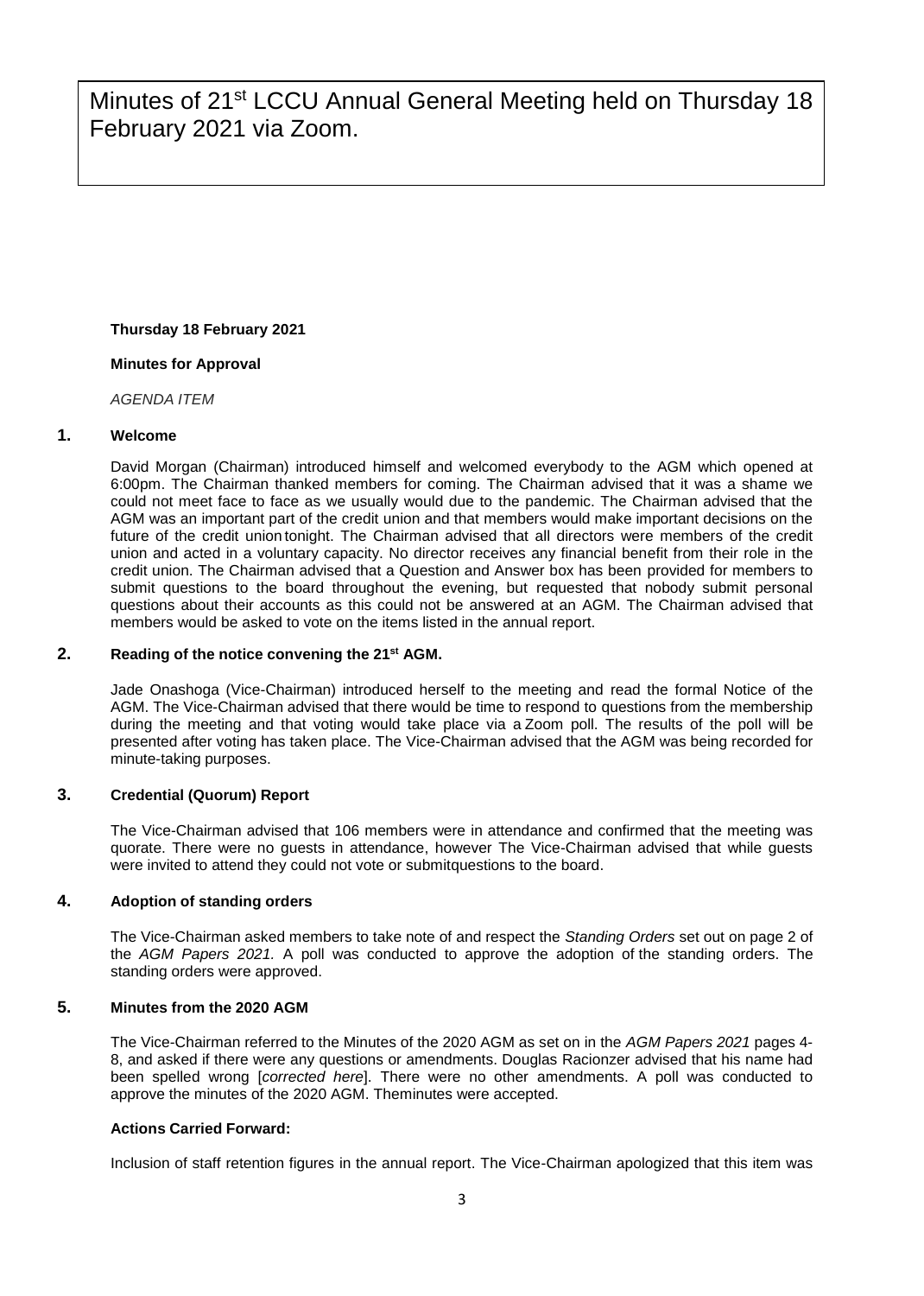not completed but advised it has been carried forward to next year.

#### **6. Report from the Chair**

The Chairman referred to the *Welcome from the Chair* on page 3 of the *Annual Report*. The Chairman informed members that he was disappointed with how this year has turned out with respect to the pandemic and advised that while a vaccine was on its way, the economic impact of the pandemic will linger for years. The Chairman advised that the pandemic has reinforced the importance of a sense of belonging and community and reaffirmed the importance of the credit union to give members the ability to save and access loans at reasonable rates.

The Chairman advised that the credit union has been supporting members throughout the pandemic and thanked the staff of the credit union for their hard work and dedicationin this time. The Chairman advised that the credit union has been hit hard by the pandemic and the subsequent lockdowns. In particular, there have been extra costs, significant losses and income generated from loan activity has collapsed. There have also been significant credit losses as members have come into financial difficulty.

The Chairman advised that because of these challenges, the credit union was having to make two changes to the terms and conditions in order to secure our financial position and ensure we can help all members in the years ahead. The Chairman advised that these changes were a difficult but necessary step. The first change was a savings limit of £30,000. Members in excess of this amount would be contacted and assisted to find a place to store their excess savings. This would help us to manage our regulatory requirements with the Bank of England. The second change was a one-off member levy of £10 for members with a saver plus balance of more than £100. The Chairman advisedthat many credit unions charge an annual levy on members, an approach the LCCU has always tried to avoid. The Chairman advised that these changes come alongside a 10% reduction in staffing costs which has already been implemented.

However, the board and credit union staff have also been working hard to implement other changes at the credit union, including the appointment of Peter Edwards as the newCEO, boosting membership and selling the Roman Road property.

#### **7. Report from the Board of Directors**

The Chairman advised that the reports from the board committees were provided in the annual report to give members confidence that directors were monitoring the credit union, providing direction and improving the services provided overall.

# **8. Finance Report.**

James Etherington (Chair of the Finance Committee) provided the report from the Finance Committee. James Etherington (Director) advised that this has been a difficult year for the credit union as seen in the financial results. While we initially budgeted to make a small surplus, we ended up with a loss of £280,000, largely as a result of the COVID-19 pandemic and the impact of lockdowns. Loan volumes were down from March2020 onwards and provisions on loans had to be increased as many members required loan holidays. Some additional costs were also incurred as a result of the pandemic. James Etherington (Director) advised that cost was an area the finance committee and board had most control over and both bodies have provided feedback on how to managecosts. The goal for this year was to find a path to ensure the sustainability of the credit union for the future and to allow dividends to start flowing to members in the years to come.

James Etherington (Director) advised that the losses from this year have impacted the Capital Asset Ratio (CAR). The banking regulator requires LCCU to hold a certain amount of capital against our assets which includes cash. In 2018/19, LCCU had a CAR at 6.5%. However, as the result of the external audit, LCCU has been forced to take a historic adjustment of roughly £400,000 related to provisions, outlined in more details in the annual report. This reduced the CAR to 2.4%, a figure well below the minimum requirements. While the successful sale of the Roman Road property has boosted the CAR, more work is required to get the CAR above the minimum requirement. James Etherington (Director) advised that the credit union was searching for all the external helpon offer while also implementing internal measures, including the proposed £10-member levy and £30,000 cap on savings, to boost the CAR.

#### **9. Interview with the Vice Chair and CEO**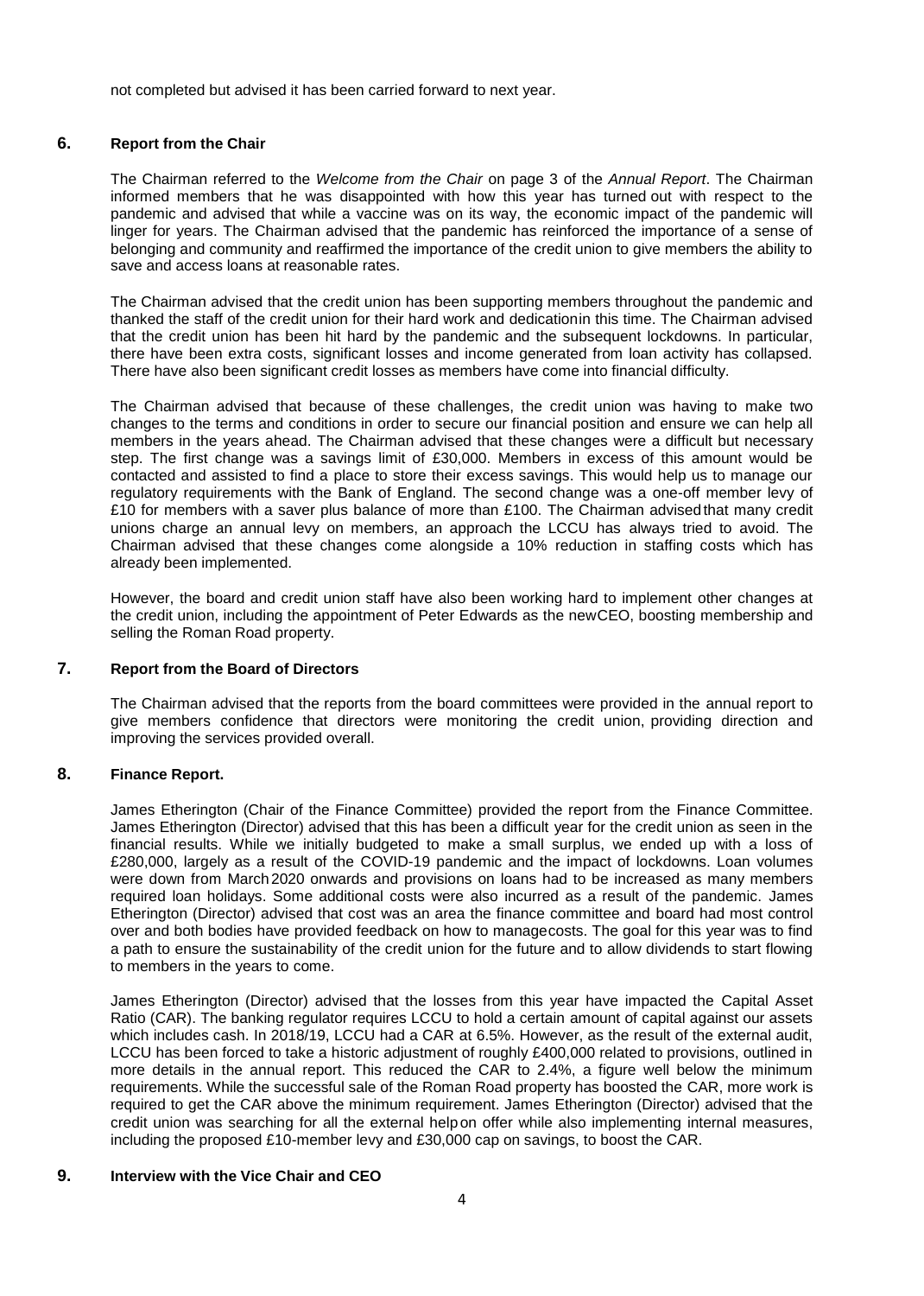The Vice-Chairman introduced the newly appointed CEO, Peter Edwards.

The Vice-Chairman asked Peter Edwards to outline how LCCU has coped and remainedresilient during the pandemic. Peter Edwards thanked The Vice-Chairman for her introduction and kind words. Peter Edwards advised that the heart of the credit union's work during the pandemic concerned staying open for members. While this has proven challenging at times, the LCCU has had at least three branches open every week of the pandemic. This was particularly important for members who did not have easy access toonline banking or internet services.

The Vice-Chairman asked what initiatives LCCU has offered to support members during the pandemic. Peter Edwards advised that the credit union has kept our loan book openthroughout the pandemic. Peter Edwards noted that while this may seem unremarkable, a number of other credit unions across the UK have opted to stop issuing loans at the start of this pandemic. LCCU chose to keep the loan book open as a way to support thecommunity at a time of greater financial strain. The credit union also opted to cut prices on loans where other retailers have chosen to raise their prices.

The Vice-Chairman asked what measures have been put into place to ensure the LCCU remains sustainable during these unprecedented times. Peter Edwards advised that the board and management have taken a number of steps to secure the future of the LCCU.These include the measures discussed by James Etherington, the sale of the Roman Road property, securing a grant from the London Borough of Tower Hamlets and some internal cost cutting measures.

The Vice-Chairman asked if Peter Edwards could explain what a deposit cap was and why it was implemented at this time. Peter Edwards advised that this was a temporary change that was discussed at great length internally. The cap put a ceiling of £30,000 onthe amount of money that could be saved with us. This change would affect less than 1% of current members, but would help reduce the financial pressure on the credit union.

Peter Edwards advised that feedback from members was still coming in on this matter.

The Vice-Chairman asked if Peter Edwards could explain what the member levy was andits objective for the credit union. Peter Edwards advised that the credit union would be issuing a charge of £10 on members with a savings of over £100. Peter Edwards advisedthat this measure was taken cautiously, but was a necessary, one-off step to boost the credit union's financial position at this difficult time. Peter Edwards also noted that whileother credit unions regularly charged a levy on their members, this would be a one-off occurrence for LCCU as a response to the current financial pressures facing the credit union. Peter Edwards thanked the membership for their understanding on this matter.

The Vice-Chairman asked if Peter Edwards could advise of what the membership could do to best to further support the credit union. Peter Edwards advised that the best way members could support the credit union was to take out a loan with us as this provided the credit union with a source of revenue which was then recycled back into the community and membership.

The Vice-Chairman asked if Peter Edwards could provide reassurance that the credit union would maintain a branch presence. Peter Edwards advised he could provide assurance that the credit union would maintain a branch presence for the simple reason that the credit union was a community organisation and it was important to retain a physical presence within the community.

#### **10. Questions from the membership.**

The Vice-Chairman advised that members would now have an opportunity to ask questions directly to the board. The Vice-Chairman asked that members submit theirquestions via the Question and Answer box, but noted that a few questions had alsobeen received via email.

Salena Grey (Member) asked whether the Hackney Branch has closed. Stephen Backes (Director) advised that we have had to restrict our times due to health concerns and staffavailability. Peter Edwards also advised that the credit union has decided to close branches at an earlier hour than usual due to slightly lower footfall and to safe guard ourfrontline staff against infection.

Dionne Mottley (Member) asked how the £10 figure would help the credit union, noting the members were struggling financially well. The Chairman advised that the decision to proceed with the member levy was not taken lightly. The Chairman advised that we had always sought to provide as much of our services as possible at zero cost, and it was ourintention to continue to provide these services for free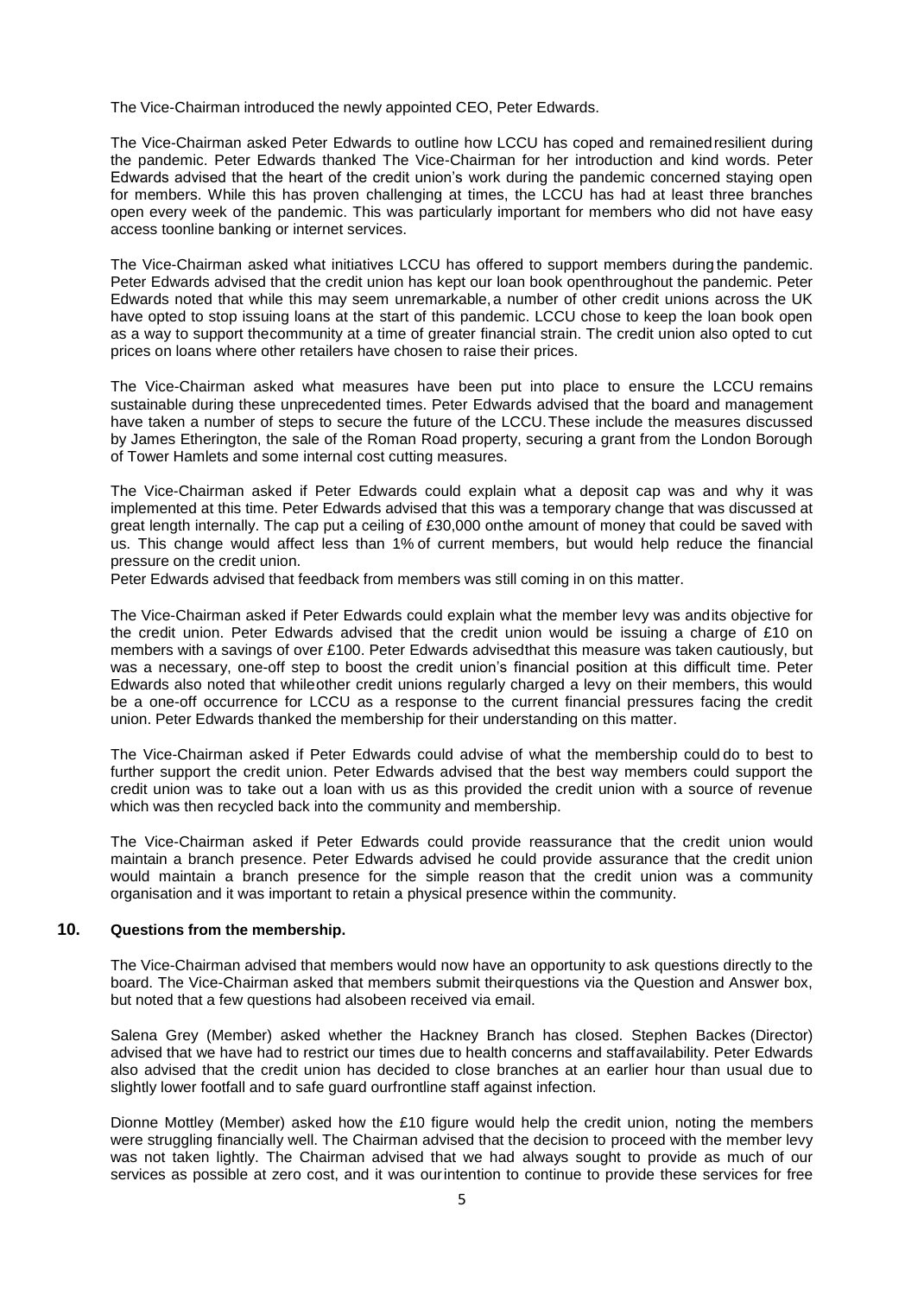going forward. The board had discussed various ways the levy could be implemented that would exclude certain members from the levy before the £100 threshold was decided on. However, the £10 fee would be put back into the community to continue to allow the credit union to support its members going forward. Dionne Mottley (Member) raised some concerns that the fee would not be a one-off. The Chairman advised that nobody on the board wanted to implement the member levy and this decision came about along with other internal cost saving measures. The Chairman advised that the objective of the board was to get the credit union to profitability so we could pay dividends rather than charge fees.

Hazel Catalan (Member) thanked the Chairman for explaining the £10 levy and asked whether members have left as a result of the announcement and whether this would havea negative impact on the credit union. The Chairman advised that no members have flagged their intention to leave the credit union, but recommended that anyone who had concerns about the levy should talk to staff before leaving.

Ejiro Ejaife (Member) thanked the board and the credit union staff for managing through the crisis, but asked what was being done to actively encourage people to take out loans.James Etherington (Director) agreed that while number of one-off actions have been taken to address the financial pressures, getting back to sustainable year on year surplus was a priority. The credit union has implemented some operational actions, such as automation, to help get us to this place. Sarah Johns (Director) advised that the credit union has worked on the backend systems to enable semi-automated decisions on loans, enabling online functionality to speed up loans and offering e-signatures to existing members. This final action will soon be rolled out to new members to assist in generatingnew loans. Sarah Johns (Director) advised that we have also offered discounted loans to existing members and doubled our spend on advertising to attract loans from new customers and encourage them to take up membership.

Oluwatobi Odewumi (Member) advised that he often struggled to get through to the creditunion when he called and asked what was being done to resolve this issue. The Vice- Chair apologised for these issues and advised that the pandemic has created an influx of calls and delayed response times from the customer service team. Peter Edwards agreedand advised that the credit union has had many more calls over the last year and fewer staff available to take those calls. Peter Edwards advised that the credit union was investing in a new telephone system which would help speed up response times.

Deborah Bowers asked whether the discounted rate on loans was still available tomembers. Sarah Johns (Director) advised that the discounted loan rate was madeavailable over the Summer but was no longer available.

Anwar Faruqh asked if the branch closures would be permanent or temporary.

Anwar Faruqh also advised that any dividends, no matter how small, would help to attract new members. James Etherington (Director) advised that while the board would love to be able to provide a dividend to members, wecannot support a dividend payment at the moment.

#### **11. Presentation from the External Auditor**

Steven Cunningham from Alexander Sloan introduced himself to the meeting as the external auditor of LCCU.

Steven Cunningham referred to page 18 of the Annual Report, which referred to the revenue account and showed the credit union's income and expenditure over the last financial year. Steven Cunningham noted a small rise in loan interest to just under £1.7M. After taking operating costs, depreciation and impairment into account, the credit union generated a loss of £279,000 against £341,000 in the previous year. The comparative figures have been updated to reflect a change in debt provisions from previous years.

Steven Cunningham referred to the balance sheet on page 20 of the Annual Reportwhich showed the assets and liabilities. Loan advanced to banks have increased to £7.1M. The balances and cash position have also moved over the last 12 months.

Steven Cunningham referred to pages 16-17 of the annual report. As the credit union hasmade a loss during the year and is below its capital requirements, there is a material uncertainty due to COVID-19. This has impacted almost all businesses. The section titled Material Uncertainty Related to Going Concern highlighted the financial position of the credit union and noted that the credit union's ability to continue as a going concern depends on plans to reduce costs, the impact of the pandemic and support from the PRA. Steven Cunningham noted that actions have been taken to address the going concerns, including cost reductions, grant seeking and the sale of Roman Road.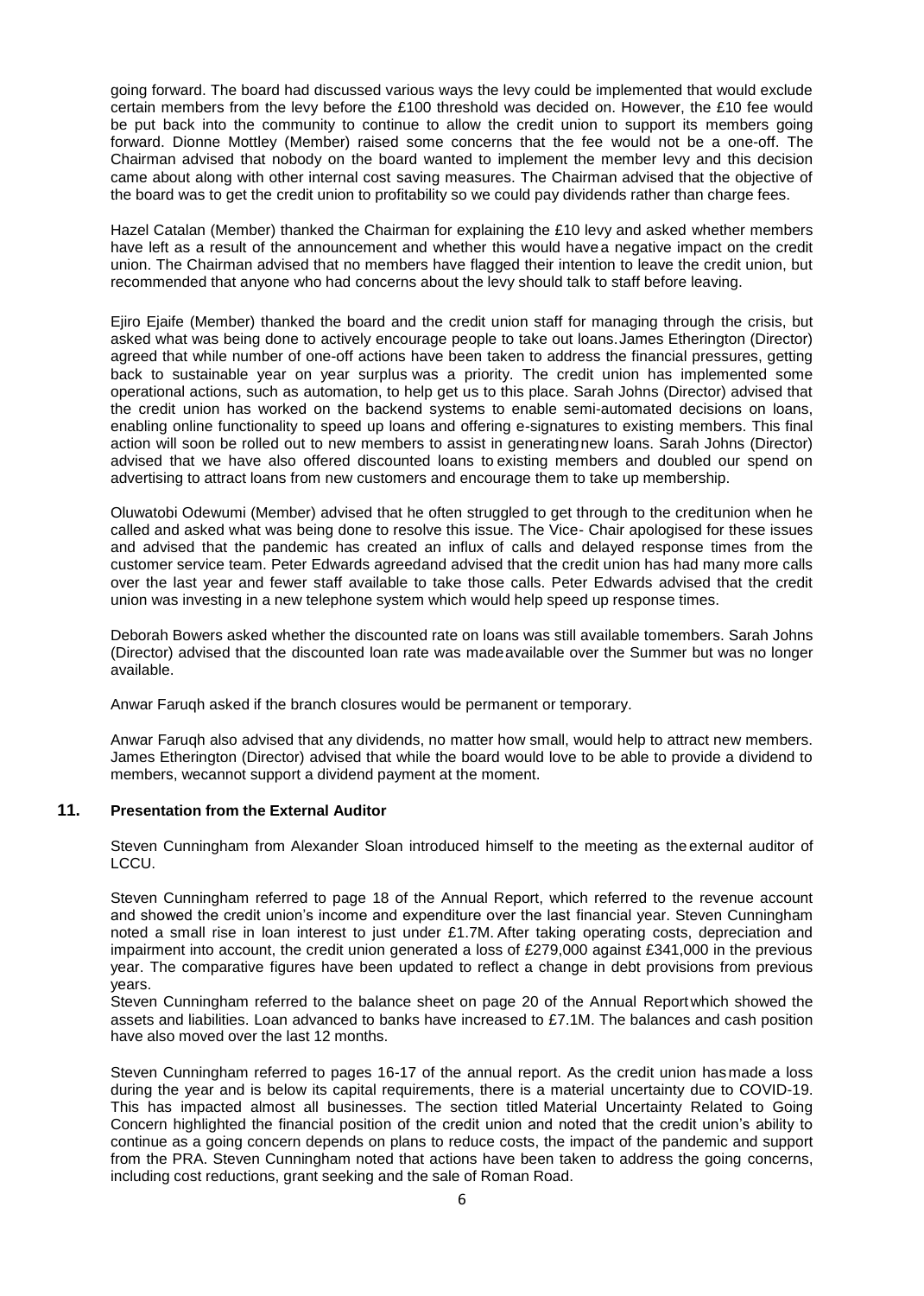Jeffrey (Member) questioned why the credit union was paying corporation tax given that we had an operating loss of over £200,000 noted in the report. Steven Cunningham advised that credit unions were not taxed on their whole income and expenditure, but was taxed on the bank interest. So while a surplus would not be taxed, we would still betaxed on the bank interest despite the deficit for the year

Ejiro Ejaife (Member) questioned what the chances of success were over the next 12 months with respect to the credit union's plans to reduce costs and remain sustainable. Steven Cunningham advised this was more of a question for the board, but noted that existing steps taken, such as the sale of Roman Road, had had a positive impact on the CAR. The Chairman advised that Steven Cunningham has previously made the point thatthe material concerns statement was seen on many businesses up and down the countryas a result of coronavirus. Steven Cunningham agreed and noted that the number of material concerns facing companies across all sectors was much higher this year than in any previous year.

Frederic Jean-Baptiste (Member) noted that the going concern paragraph identified significant doubt about the credit union's sustainability going forward and questioned what the credit union could do to minimise this risk. Steven Cunningham advised that thiswas part of a standard audit procedure given that the credit union was below its capital ratio. Steven Cunningham also advised that coronavirus had provided significant uncertainty for many businesses. While the sale of Roman Road was a helpful step towards sustainability, generating a surplus and cost cutting measures would also be useful steps to help the credit union in relation to the capital ratio.

**12.** The Chairman requested that the members accept the accounts presented by the independent auditor on pages 12 – 39 of the annual report. A poll among members wasconducted and on this basis the accounts were approved.

#### **13. Nominations Committee Report and the Election of Officers**

The Chairman advised that three directors who have contributed greatly to the creditunion were stepping down from the board this evening.

The Chairman firstly thanked Matthew Gaskin for his contributions to the board over theyears, especially for his work as Secretary and in improving the quality of the board papers.

The Chairman secondly thanked Grenville Bingham for his contributions to the credit union over a number of years. The Chairman advised that Gren Bingham has had a number of roles as a director and has been a passionate supporter of the credit unionconsistently.

The Chairman lastly thanked Ian Moseley who has also had many roles over the year, including being the chair of the board. The Chairman also advised that Ian Moseley wasone of the founding members of the credit union 20 years ago, and without his contributions the credit union would not exist.

Sam Goodacre (Chair of the Nominations Committee) advised that one of the key tasks of the Nominations Committee was to recruit new directors to the board and nominate existing members of the board for re-election. Garry Gerrish, Sarah Johns and Peter Costello were all seeking to be re-elected to the board. James Newbold and Sunita Bhambri had also been co-opted to the board during the year and were seeking to be elected this evening. Frederic Jean-Baptiste and Gary McKeown had also applied to jointhe board as part of the recruitment drive for new directors. Sam Goodacre advised that biographies of all the directors could be found on pages 9 – 10 of the AGM Papers.

Sam Goodacre advised that the board was also seeking to elect two members to the credit committee; Lena Pamphile who was seeking to be re-elected and Grenville Bingham who was seeking to be elected for the first time.

Sam Goodacre proposed that the seven as mentioned candidates were elected to fill the vacant position on the board and the two as mentioned candidates were elected to fill thevacant positions on the credit committee. A poll was conducted and the motion to elect the aforementioned nominees was passed

#### **14. Resolutions and Motions**

*Distribution of Dividend:* The Chairman advised that the motion put forward in the AGM papers was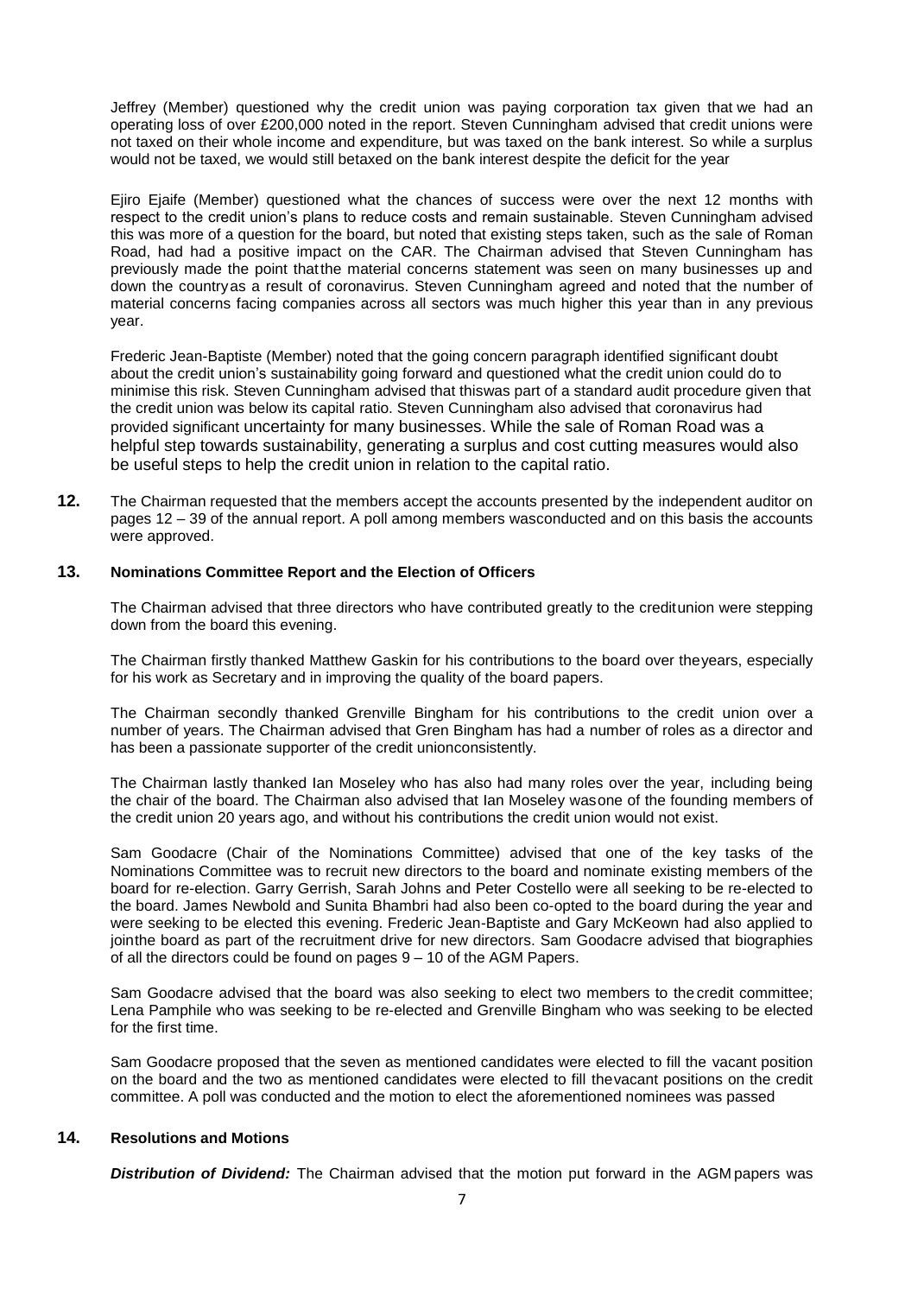incorrect and advised members to ignore the last sentence of the motion.

With consideration of the losses incurred, the concerns in relation to the CAR and on the advice of the independent auditor and the management team, The Chairman asked the members to resolve that no dividend payment should be paid to members for the period under review. A poll was conducted and the motion was passed.

*Appointment of External Auditors:* The Chairman advised that the independent auditorwas voted for by the membership and reported to the membership, not the board. The Chairman proposed that Alexander Sloan be appointed as external auditors for the next financial year. A poll was conducted and the motion was passed.

*Affirmatory vote on the member levy:* The Chairman advised that the levy was being implemented under the credit union's terms and conditions. As such, the vote was for the members to affirm the necessity of the member levy, not the levy itself. The Chairman strongly recommended supporting the resolution. The Chairman advised that the COVID-19 pandemic has created an exception difference in the credit union's performance as compared to its financial plan. The Chairman proposed that members acknowledge the necessity of the credit union to implement a £10 levy on members with a savings balance of over £100 in order to support the sustainability of the credit union and to ensure the credit union met the minimum regulatory requirements. The poll was conducted and the motion was passed.

#### **15. Any other business and Raffle**

Gren Bingham (Director) advised that a raffle would be conducted among members who were still present in the meeting. The below members were awarded the following prizes:

1st Prize: £50 shopping voucher – Jacquie Kerr

2nd Prize £30 shopping voucher – Dionne Mottley

3rd Prize £20 shopping voucher – Deborah Bowers

The prizes will be posted to the winning members.

**16.** The Chairman congratulated the prize winners and thanked members for attending the AGM. The meeting concluded at 7:45pm.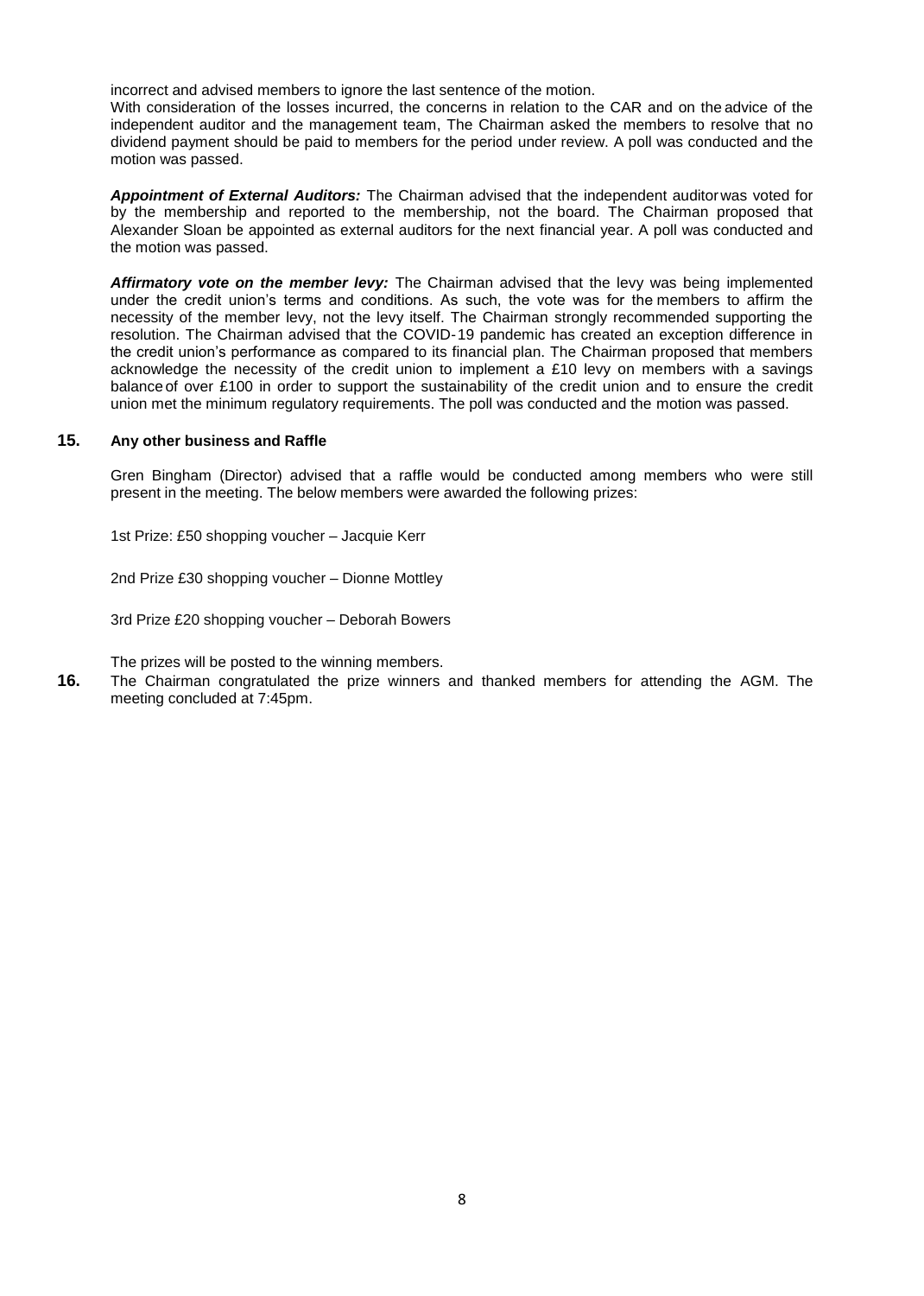# **Report from the Nominations committee 2022**

# **Members:**

Koreen Hanson, Sam Goodacre (resigned 29 July 2021)

At each AGM one third of the officers must retire from office. Existing directors who are standing down and wish to stand for re-election:

David Morgan – Retiring but, subject to the consent of the AGM, will remain a director for approximately six additional months to support the stabilisation of the credit union.

Koreen Hanson – seeking re-election.

Existing directors who are standing down and do not wish to stand for re-election.

Jade Onashoga – retiring

# **Members of the Board of Directors**

*The following directors are not required to stand*

*for re-election.*

Frédéric Jean-Baptiste, Garry Gerrish, Gary McKeown, Sunita Bhambri, Peter Costello, Sarah Johns.